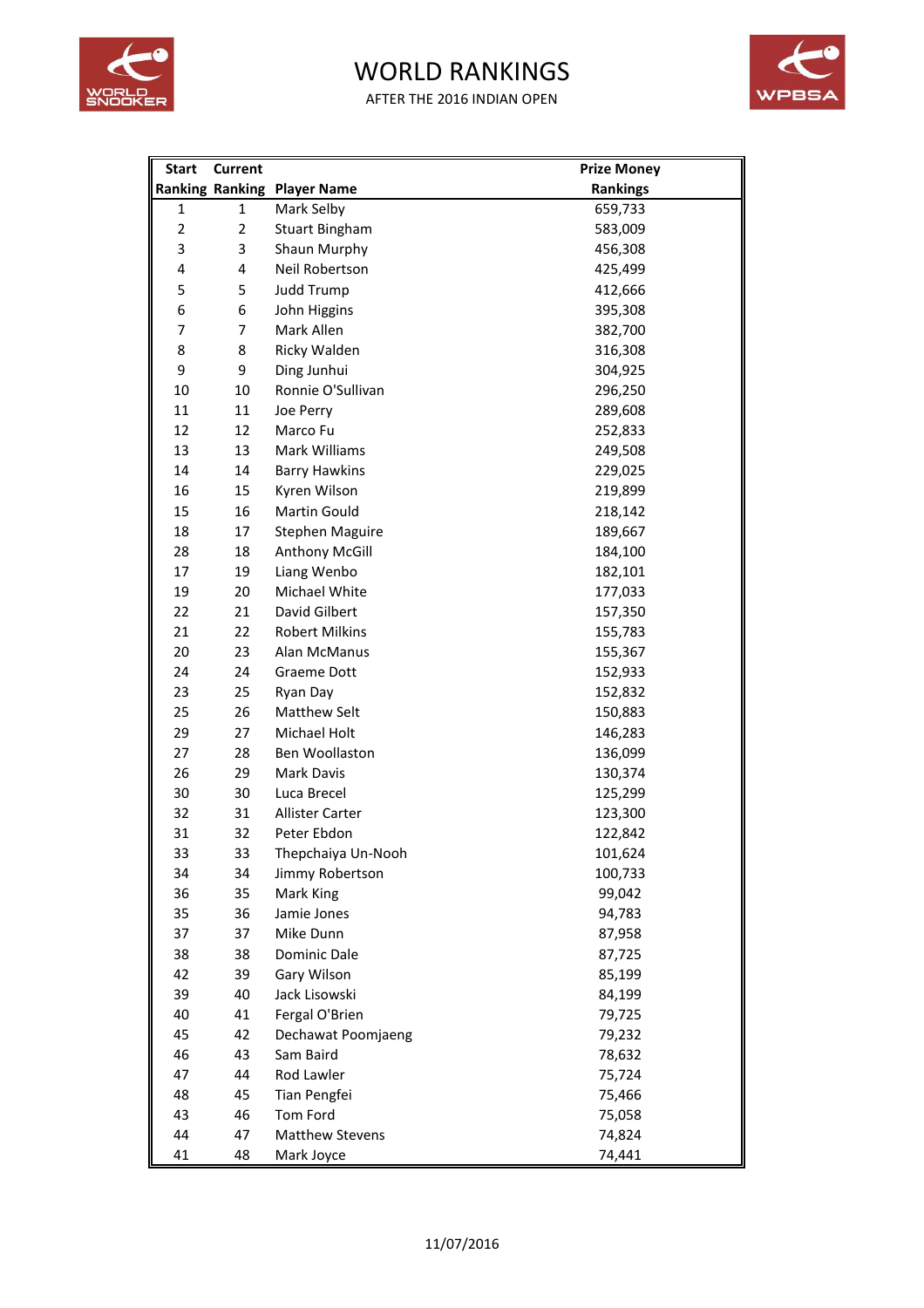

## WORLD RANKINGS

AFTER THE 2016 INDIAN OPEN



| <b>Start</b> | <b>Current</b> |                                    | <b>Prize Money</b> |
|--------------|----------------|------------------------------------|--------------------|
|              |                | <b>Ranking Ranking Player Name</b> | <b>Rankings</b>    |
| 49           | 49             | Rory McLeod                        | 71,183             |
| 50           | 50             | Kurt Maflin                        | 70,700             |
| 52           | 51             | Li Hang                            | 70,058             |
| 53           | 52             | Joe Swail                          | 68,633             |
| 54           | 53             | Zhou Yuelong                       | 68,425             |
| 55           | 54             | Robbie Williams                    | 67,174             |
| 51           | 55             | Xiao Guodong                       | 66,434             |
| 57           | 56             | Ken Doherty                        | 66,233             |
| 59           | 57             | Robin Hull                         | 62,566             |
| 56           | 58             | Andrew Higginson                   | 62,300             |
| 58           | 59             | Jamie Burnett                      | 61,108             |
| 60           | 60             | David Grace                        | 60,516             |
| 61           | 61             | <b>Oliver Lines</b>                | 55,725             |
| 64           | 62             | <b>Stuart Carrington</b>           | 51,592             |
| 62           | 63             | lan Burns                          | 50,783             |
| 63           | 64             | Yu Delu                            | 48,900             |
| 71           | 65             | Nigel Bond                         | 32,275             |
| 65           | 66             | Alfie Burden                       | 32,100             |
| 66           | 67             | Martin O'Donnell                   | 29,925             |
| 67           | 68             | Jamie Cope                         | 25,625             |
| 68           | 69             | Ross Muir                          | 24,150             |
| 69           | 70             | Noppon Saengkham                   | 24,025             |
| 70           | 71             | Chris Wakelin                      | 22,225             |
| 72           | 72             | Daniel Wells                       | 16,300             |
| 74           | 73             | Sean O'Sullivan                    | 14,300             |
| 73           | 74             | Hossein Vafaei Ayouri              | 13,625             |
| 75           | 75             | Darryl Hill                        | 11,550             |
| 78           | 76             | <b>Zhang Yong</b>                  | 10,525             |
| <b>NEW</b>   | 77             | John Astley                        | *<br>10,500        |
| 76           | 78             | <b>Rhys Clark</b>                  | 9,825              |
| 92           | 79             | Akani Songsermsawad                | 9,000              |
| 77           | 80             | Sanderson Lam                      | 8,700              |
| 79           | 81             | Paul Davison                       | 7,750              |
| 80           | 82             | Sydney Wilson                      | 6,750              |
| 81           | 83             | Hamza Akbar                        | 6,600              |
| 84           | 84             | Allan Taylor                       | 6,025              |
| 86           | 85             | <b>Eden Sharav</b>                 | 4,700              |
| 83           | 86             | James Cahill                       | 4,225              |
| 82           | 87             | Michael Wild                       | 4,000              |
| 89           | 88             | Duane Jones                        | 3,775              |
| <b>NEW</b>   | 89             | Michael Georgiou                   | *<br>3,525         |
| 85           | 90             | Gareth Allen                       | 3,300              |
| <b>NEW</b>   | 91             | Zhao Xintong                       | *<br>3,050         |
| <b>NEW</b>   | 92             | Anthony Hamilton                   | *<br>3,000         |
| 88           | 93             | <b>Fraser Patrick</b>              | 2,575              |
| <b>NEW</b>   | 94             | Xiongman Fang                      | ∗<br>2,525         |
| 91           | 95             | Jimmy White                        | 2,500              |
| <b>NEW</b>   | 96             | Yan Bingtao                        | ∗<br>2,250         |